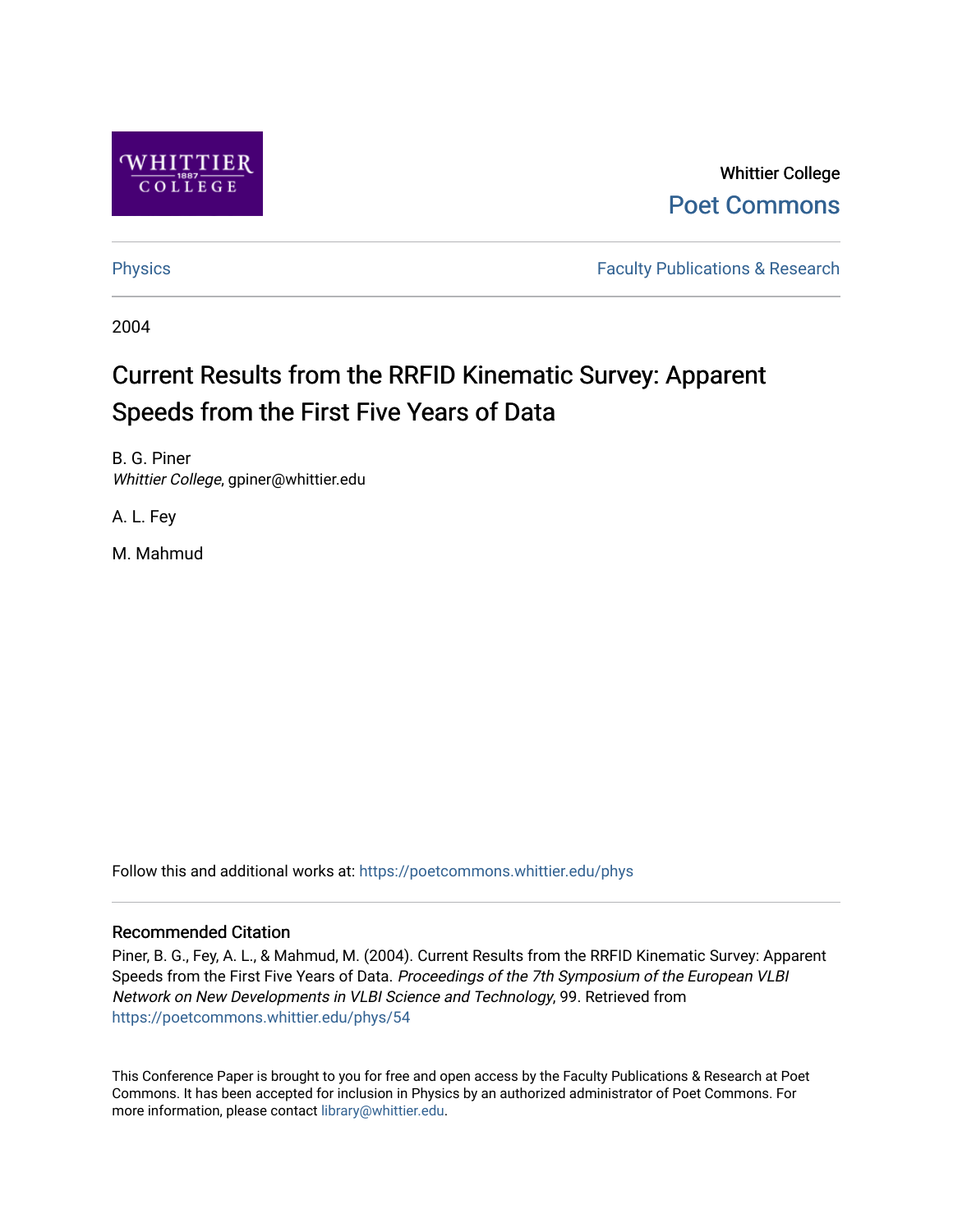## **Current Results from the RRFID Kinematic Survey: Apparent Speeds from the First Five Years of Data**

B. G. Piner<sup>1</sup>, A. L. Fey<sup>2</sup>, and M. Mahmud<sup>1</sup>

<sup>1</sup> Department of Physics and Astronomy, Whittier College, 13406 E. Philadelphia Street, Whittier, CA 90608, U.S.A.

<sup>2</sup> U.S. Naval Observatory, 3450 Massachusetts Ave., Washington D.C. 20392, U.S.A.

Abstract. We present current results from our ongoing project to study the parsec-scale relativistic jet kinematics of sources in the U.S. Naval Observatory's Radio Reference Frame Image Database (RRFID). The RRFID consists of snapshot observations using the VLBA plus up to 9 additional antennas at 8 and 2 GHz, and is intended to allow monitoring of these sources for variability or structural changes so they can be evaluated for continued suitability as radio reference frame objects. The Image Database currently contains about 3000 images of 450 sources from 1994 to 2004, with some sources having images at 20 epochs or more.

We have now completed analysis of the 8 GHz images for all sources observed at 3 or more epochs from 1994 to 1998. The completed analysis comprises 966 images of 87 sources, or an average of 11 epochs per source. Apparent jet speeds have been measured for these sources, and the resulting speed distribution has been compared with results obtained by other large VLBI surveys. The measured apparent speed distribution agrees with those found by the 2 cm survey and Caltech-Jodrell Bank (CJ) survey; however, when a source-by-source comparison is done with the 2 cm survey results, significant disagreement is found in the apparent speed measurements for a number of sources. This disagreement can be traced in most cases to either an insufficient time baseline for the current RRFID results, or to apparent component mis-identification in the 2 cm survey results caused by insufficient time sampling. These results emphasize the need for long time baselines and dense time sampling for multi-epoch monitoring of relativistic jets.

#### **1. The Radio Reference Frame Image Database**

The U.S. Naval Observatory (USNO) maintains a multiepoch database of VLBI images of objects that comprise the Radio Reference Frame. This Radio Reference Frame Image Database (RRFID) consists of Very Long Baseline Array (VLBA) snapshot observations at 8 and 2 GHz (with the addition of up to 9 geodetic antennas — including European antennas at Medicina, Ny Alesund, Onsala, and Wettzell), and is intended to allow monitoring of these sources for variability or structural changes so they can be evaluated for continued suitability as radio reference frame objects. The Image Database currently contains about 3000 images of 450 sources from 1994 to 2004. (although the number of fully reduced epochs after 1998 is currently sparse). The web-based interface to the RRFID is available at rorf.usno.navy.mil/RRFID/. The majority of objects in this database are radio-loud quasars or BL Lac objects. A sample image of the well-known object BL Lac at epoch 1998 December 21 (the final epoch analyzed for this paper) is shown in Figure 1, to show the typical noise levels and beam sizes of these snapshot images. The RRFID has recently begun adding high-frequency images at 24 and 43 GHz as well. Some of the RRFID epochs are described by Fey, Clegg, & Fomalont (1996), Fey and Charlot (1997), and Fey and Charlot (2000).

#### **2. The RRFID Kinematic Survey**

Large multi-epoch VLBI surveys containing many sources are important for characterizing the physics of the relativistic jets.



**Fig. 1.** A sample image from the RRFID: BL Lac on 1998 Dec 21.

Measurement of the apparent speed distribution can shed light on the true distribution of jet Lorentz factors, and the maximum speeds present in the distribution can reveal the maximum kinetic energy that must be able to be supplied by the central en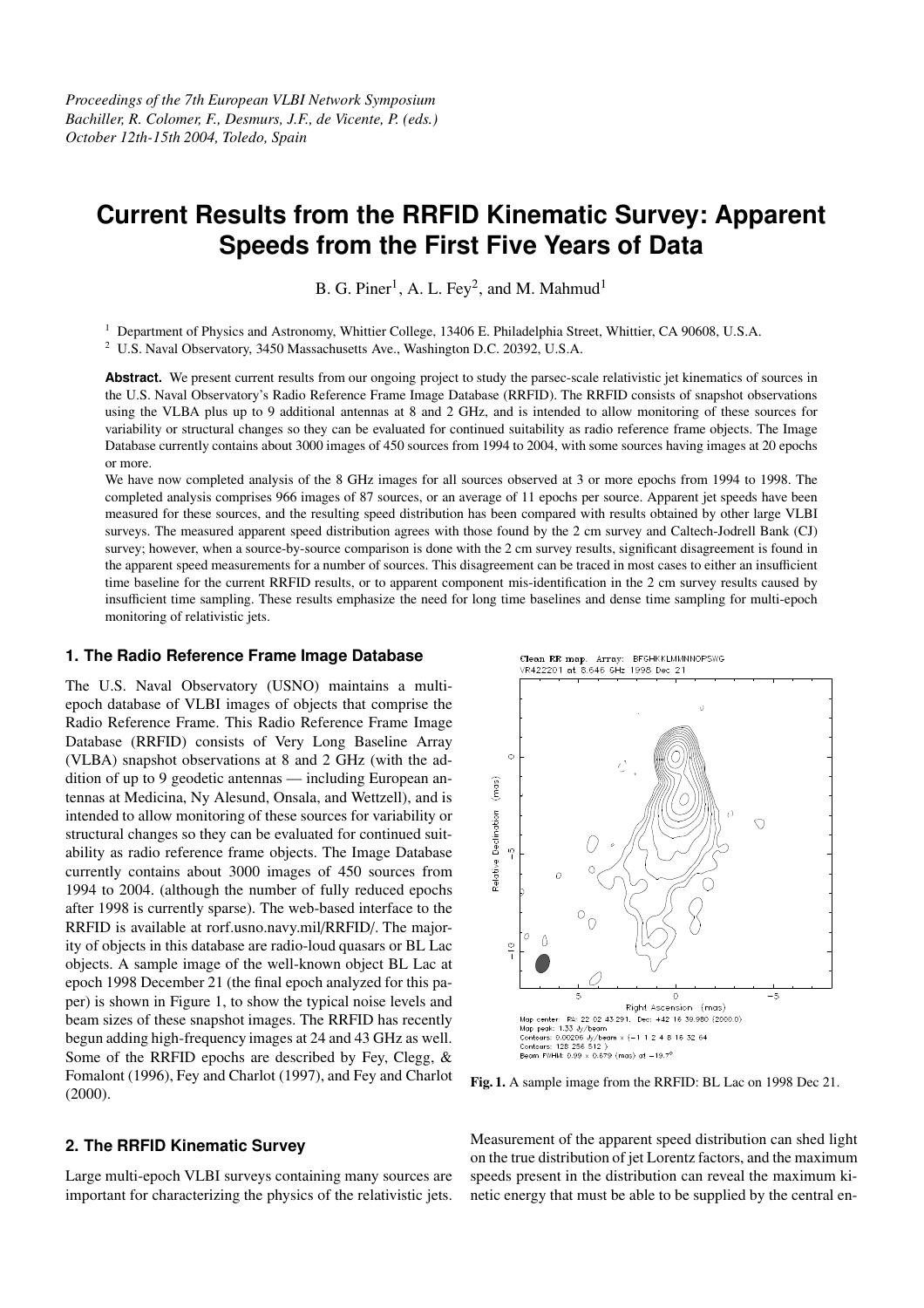gine. The apparent speed distribution can also reveal whether the motions seen in VLBI images are true bulk motions of the plasma, or only a pattern speed superimposed on the underlying jet. Large VLBI surveys should also yield interesting results in studies of jet bending. Some individual jets have been reported to follow helical trajectories (e.g., Hong et al. 2004), possibly due to precession of the jet nozzle induced by torques in binary supermassive black hole systems. A large survey of hundreds of parsec-scale jets enables the question of helical jets to be studied statistically.

We are currently engaged in a project to extract the information on jet kinematics and dynamics that is contained in the RRFID. Our project consists of two major parts:

- 1. A multi-epoch kinematic survey of the 8 GHz images of all sources that have been observed at 3 or more epochs, for the purpose of measuring apparent jet velocities from the motions of VLBI components.
- 2. An analysis of single-epoch images at 8 and 2 GHz for all 450 sources for the purposes of obtaining those measurements that can be made from single-epoch images, such as: bending of the parsec-scale jet ridgeline, misalignment with kiloparsec-scale structure, apparent jet opening angles, and core and component spectral indices.

Some RRFID sources are observed quite frequently, the bestobserved sources included in this paper have been observed at 19 epochs through the end of 1998. We are currently working on the multi-epoch portion of this project (the kinematic survey), and have completed the analysis of all sources observed at 3 or more epochs from 1994 through 1998. This list comprises 87 sources, with the average source being observed at 11 epochs, so that a total of 966 images and model fits have been analyzed for this paper. Note that over 30 epochs that will eventually be added to the RRFID have also been observed since the end of 1998, but most of this more recent data has yet to be reduced.

The current results are comparable in terms of the number of images to the other two large VLBI surveys: the NRAO 2 cm survey (Kellermann et al. 2004), and the Caltech-Jodrell Bank (CJ) survey (Britzen et al. 2001; Vermeulen 1995). However (in particular when compared to the CJ survey), we have a smaller number of sources with a much higher number of epochs per source, and therefore much denser time sampling. It is also important to note that the RRFID is *not* a flux-limited sample.

#### **3. Apparent Speeds**

The apparent speed measurements were made as follows. The self-calibrated visibility data corresponding to the CLEAN images on the RRFID web site were loaded into the DIFMAP software package, and circular Gaussian components were fit to the visibilities. Occasionally an elliptical Gaussian component was used to represent the core or an especially bright or wellresolved jet component. The distances of the Gaussian components from the presumed core were recorded and components were identified from epoch to epoch. Positional error bars were assigned as a fraction of the beam size that decreased with increasing component surface brightness and the presence or ab-



**Fig. 2.** Fits to component separations vs. time for 0552+398 and 1308+326.

sence of other confusing components. A linear least-squares fit was then done to the separation from the core versus time to yield a proper motion. The proper motion was converted to an apparent speed using the following cosmological parameters:  $\Omega_m = 0.27$ ,  $\Omega_{\Lambda} = 0.73$ , and  $h = 0.71$ . Two sample fits are shown in Figure 2, for the two sources 0552+398 and 1308+326. The component separations for these two sources show a very small scatter about the linear fits (only a few percent of the beam width), demonstrating the ability to make precise positional measurements with this snapshot data. The plot for 0552+398 shows the common phenomenon of a stationary component, presumably a stationary pattern on the underlying relativistic jet. The plot for 1308+326 shows one of our highest confidence detections of a fast apparent speed; the measured apparent speed is 18 *c*.

The histogram of apparent speeds for all components with apparent speed errors < 10 *c* is shown in Figure 3 (140 components, some components had large errors associated with their apparent speed measurement because they were not added to the observing sessions until the last year of the data consid-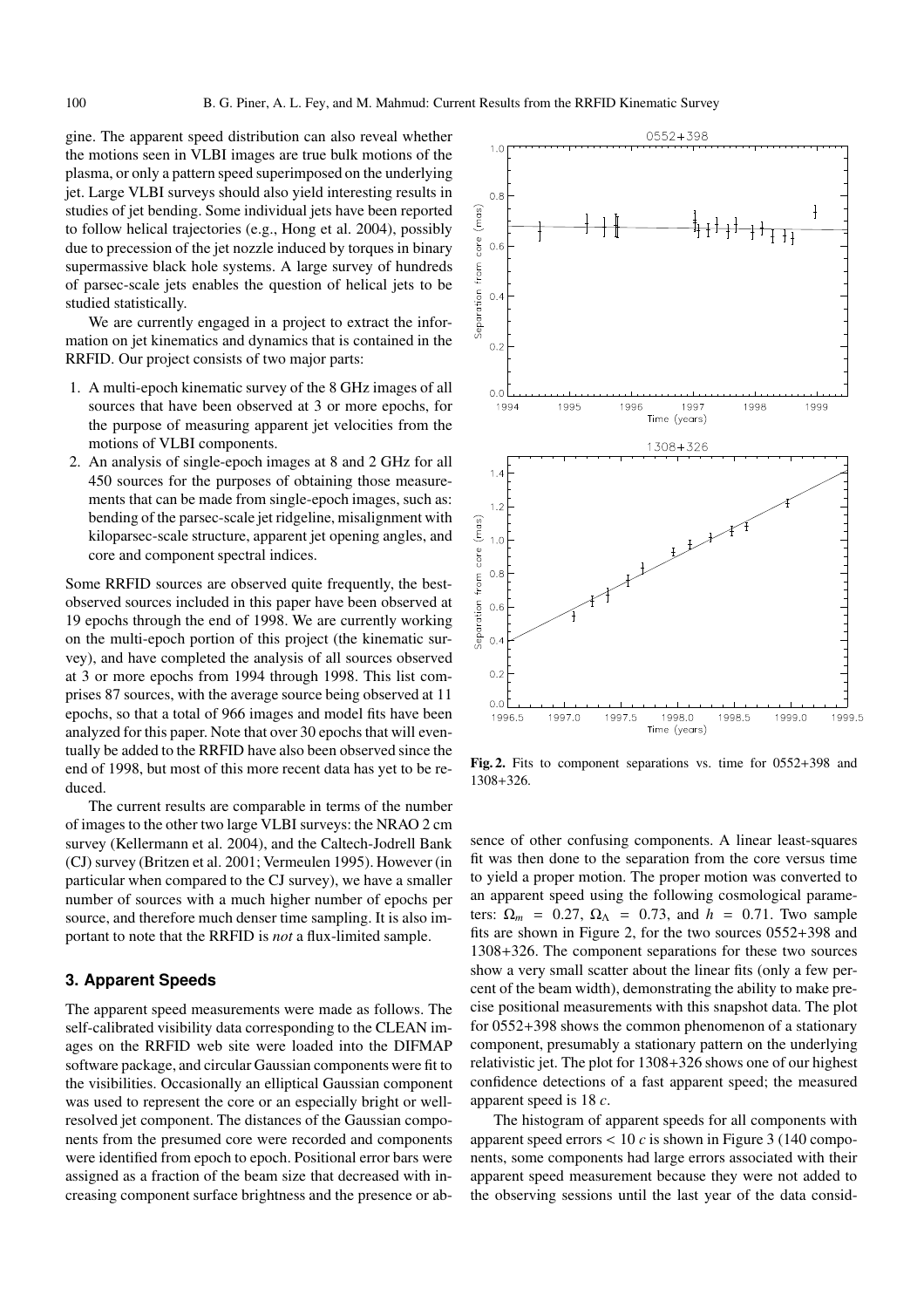

**Fig. 3.** Histogram of measured apparent speeds of jet components.

ered in this paper). The histogram has a peak at slow apparent speeds, and a tail extending out to 30 *c*. The mean apparent speed for all 140 componentsis 4.5 *c*. The high-speed tail of the distribution indicates that Lorentz factors up to  $\approx 30$  (and true speeds up to 0.999 *c*) exist in some sources, and must be able to be produced by theories for jet acceleration. If the quasars in Figure 3 are separated from the BL Lac objects, then a KS test detects a difference in the apparent speeds of the two groups at low significance (92%). The mean apparent speed of the quasar components is 5.3 *c*, that of the BL Lac components is 2.3 *c*.

A KS test comparing the histogram in Figure 3 to the equivalent histograms produced by the 2 cm survey and the CJ survey shows with high significance that the 2 cm survey, the CJ survey, and the RRFID survey are measuring the same speed distribution (but since many sources overlap between these surveys, the KS test would only be expected to show a difference if speeds were changing in a systematic way with observing frequency, i.e. with distance from the core). However, a KS test does show a difference at the 99.95% confidence level with the histogram of apparent speeds of EGRET blazars by Jorstad et al. (2001), as expected if their gamma-ray selected sample is more highly beamed than our radio selected sample. It has been noted by the 2 cm survey authors (Kellermann et al. 2004) that a speed distribution like that in Figure 3 cannot be explained by the simplest model in which all sources have the same Lorentz factor. Either a power law distribution of bulk Lorentz factors, or separate bulk and pattern velocities, needs to be invoked to explain such a distribution (Kellermann et al. 2004).

#### **4. Detailed Comparison with 2 cm Survey Results**

Of the 87 sources included in this paper, 42 are also members of the 2 cm survey. In the previous section, we showed that the overall apparent speed distributions as measured by these two surveys agree with each other with high significance. In this section, we investigate whether this agreement also extends to measurements of individual components, rather than just the overall distribution. From the 42 sources in common between



**Fig. 4.** Comparison of proper motions measured in the 2 cm survey and RRFID survey for common components.

this paper and the 2 cm survey, we identify 64 components that can (at least at a single epoch) be identified with a corresponding component from the other survey. The proper motions measured for these 64 components from both the 2 cm survey and the RRFID survey are compared in Figure 4. The Pearson correlation coefficient shows significant correlation between the measured proper motions; however, this is due entirely to the four points in the upper right of the figure, all of which are components of BL Lac. If the components of BL Lac are removed from the comparison, then there is no significant correlation.

For many of the common components there is apparently significant disagreement in the measured proper motion between these two surveys, and this is what causes the scatter plot appearance of Figure 4. This is a cause for significant concern for studies that rely on the robustness of VLBI model-fitting results on specific sources. In order to determine the causes of the disagreements in the proper motion measurements, we have made a detailed comparison of the proper motion results from these two surveys by over plotting the 2 cm survey component separations and linear fits on top of our results. For approximately half of the common components, the measured proper motions from the two surveys agree within their stated errors, and for a number of these the fitted motions lie virtually on top of each other. For the other half, we have made a component-by-component examination of the cause of the differences in the proper motion measurements. In the majority of cases where the two surveys have observations at nearly simultaneous epochs, the *fitted separations* of model components between the two surveys *agree*, despite the differences in observing frequency and fitting algorithm used. The disagreement in the proper motions in some cases can be traced to the differences in the *identification* of components from epoch to epoch, in others to an insufficient time baseline for the RRFID observations, which are currently reduced only through 1998.

Examples of these two sources of disagreement are shown in Figure 5. Points from the RRFID are shown with error bars and with solid-line fits, points from the 2 cm survey are shown